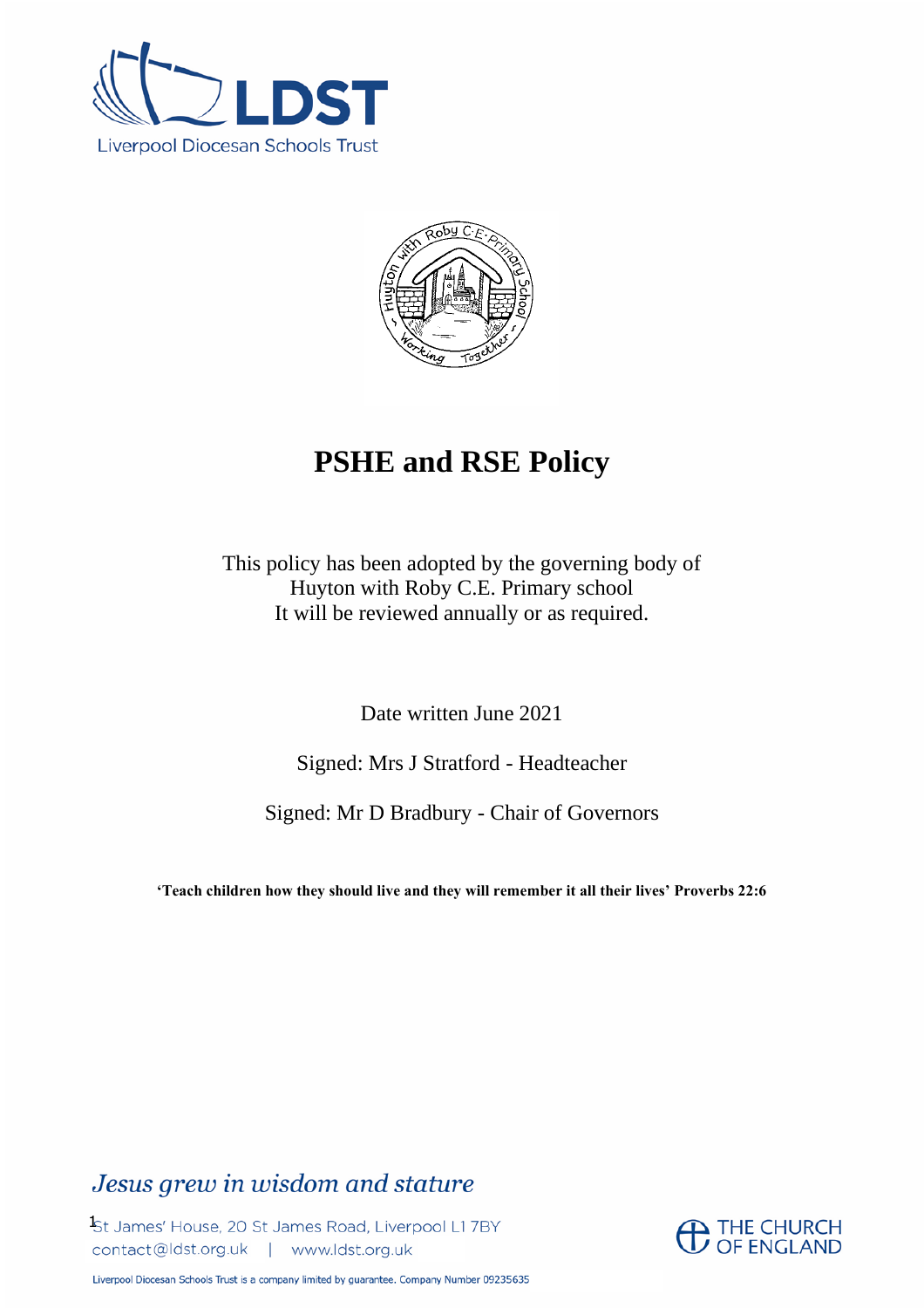

### **PSHE and RSE Intent Statement**

To provide all children with a whole school PSHE programme which integrates RSE within the wider themes of the Personal, Social, Health, Citizenship and Economic Education curriculum.

To teach children in a way that is sensitive to their individual cultural and economic background.

To equip our pupils with knowledge, understanding and skills to enable them to make decisions and choices, now and in the future,which will lead to positive relationships and a healthy lifestyle.

Through the PSHE and RSE programme of study we want to ensure that all children:

- $\checkmark$  develop confidence in talking, listening and thinking about feelings and relationships.
- $\checkmark$  can recognise the characteristics of healthy and unhealthy relationships.
- $\checkmark$  develop their self-esteem, self-confidence and sense of responsibility.
- $\checkmark$  develop the skills to manage and talk about their emotions.
- $\checkmark$  are able to name parts of the body and describe how their body works.
- $\checkmark$  are prepared for puberty.
- $\checkmark$  can protect themselves (including online) and ask for help and support.
- $\checkmark$  understand the value of money and how to budget.
- $\checkmark$  recognise the wealth of career opportunities that are open to each of them.
- $\checkmark$  are prepared to make the most of life and work.
- $\checkmark$  are able to identify risks in a range of situations as well as having the knowledge to make sensible and wise choices regarding their health and fitness.
- $\checkmark$  understand the importance of having 'good' mental health and recognising ways that they can improve their sense of wellbeing.
- $\checkmark$  achieve their academic potential.

To allow our children to achieve and be successful across the curriculum, we ensure that PSHE and RSE lessons involve the use of quality texts and materials, when appropriate, so that children are acquiring rich and meaningful vocabulary as they study each topic. In addition, we aim to revisit and revise vocabulary so that they are given plenty of opportunities to use new vocabulary and language in the correct context. This ensures that reading and language learning is at the heart of lessons.

# Jesus grew in wisdom and stature

St James' House, 20 St James Road, Liverpool L1 7BY contact@ldst.org.uk | www.ldst.org.uk

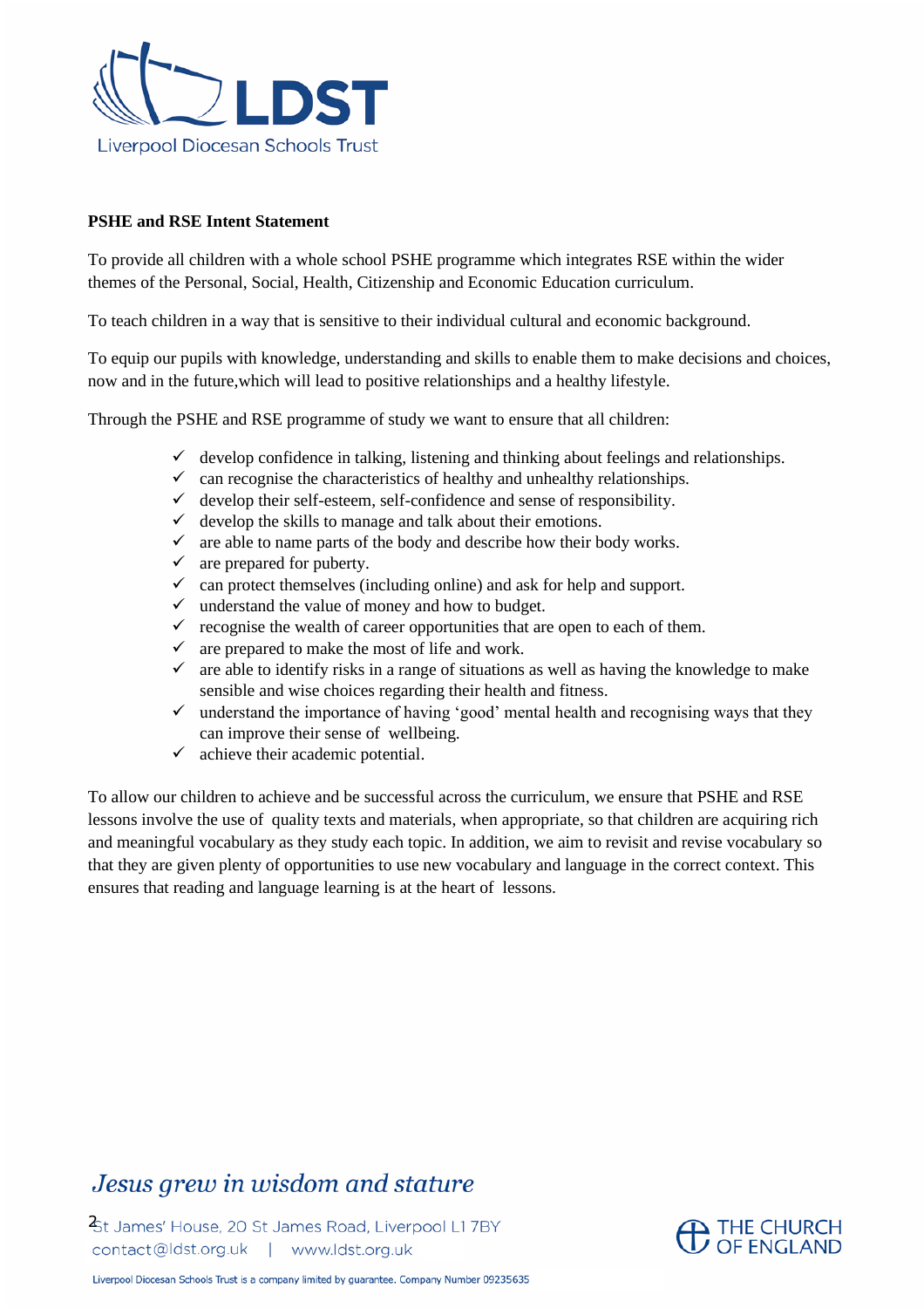

#### **Our ASPIRE curriculum:**

**A** knowledge rich curriculum, responsive to the needs and interests of all children;

**S**eeking to prepare children for life;

Promoting perseverance, resilience, independence and an understanding of the diverse world God has created;

**I**nspiring our children through exciting and challenging experiences with

**R**eading at the heart of our curriculum;

**E**mbedding the development of rich and purposeful vocabulary and language;

### **PSHE and RSE is linked to Our ASPIRE curriculum in:**

#### **A** *knowledge rich curriculum, responsive to the needs and interests of all children;*

The PSHE curriculum is personalised to the needs of our children by using local health data where appropriate and knowledge of the local area and experiences of the children. It is focused on a knowledgebased approach and building on key knowledge and skills.

#### **S***eeking to prepare children for life;*

The PSHE and RSE curriculum teaches children about healthy relationships; how to maintain a healthy lifestyle; making decisions; recognising risk; being independent and developing their self-confidence and self-esteem so that they can aspire to be the best version of themselves.

# *Promoting perseverance, resilience, independence and an understanding of the diverse world God has created;*

Our PSHE curriculum teaches children to be tolerant and treat everyone equally and value diversity. It teaches children to persevere, set goals and reach for them. It teaches them how to manage challenges and how to build up resilience and how to develop a 'bounce back' when they face obstacles and challenges in life.

# Jesus grew in wisdom and stature

St James' House, 20 St James Road, Liverpool L1 7BY contact@ldst.org.uk | www.ldst.org.uk

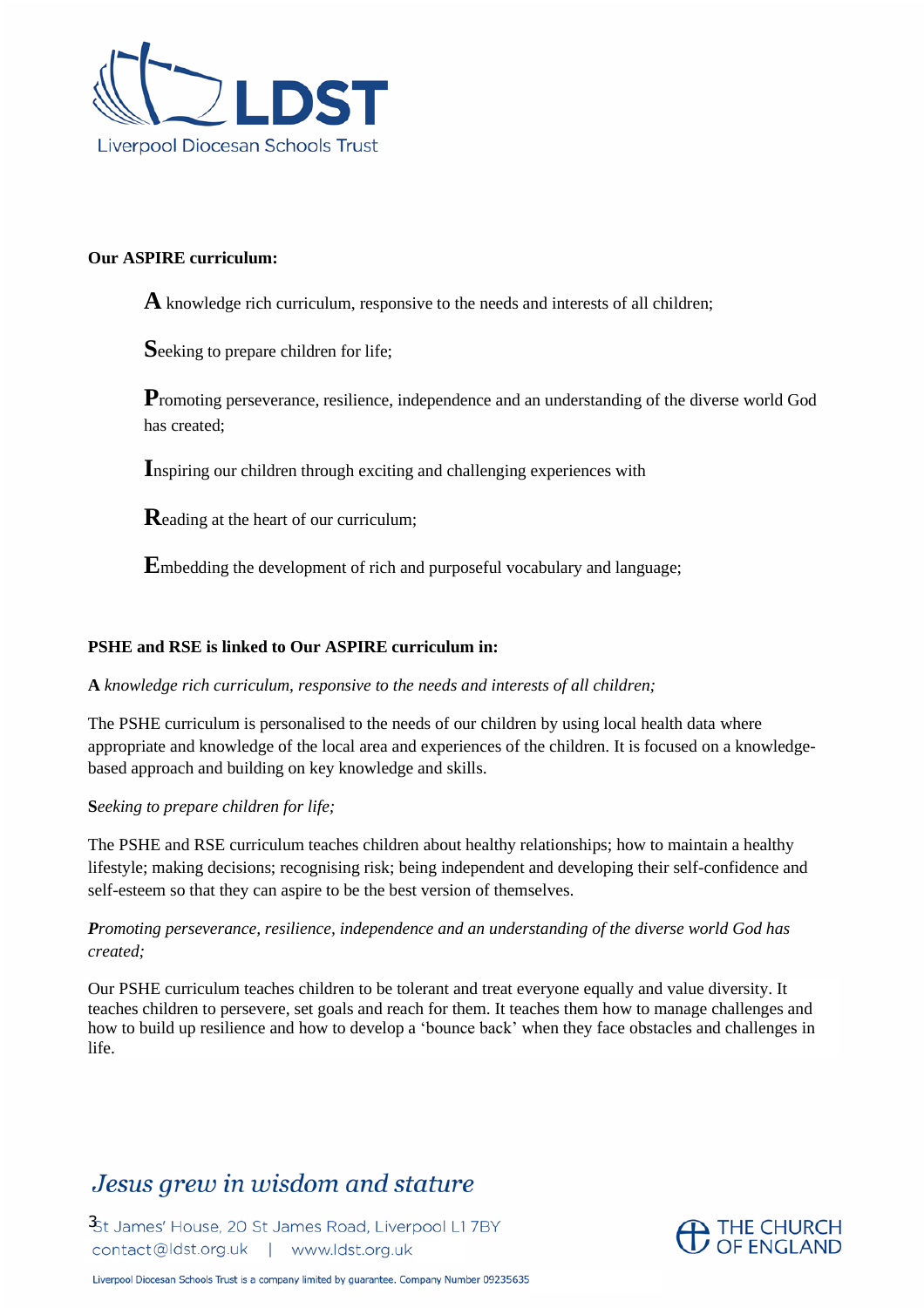

### *Inspiring our children through exciting and challenging experiences with*

### *Reading at the heart of our curriculum;*

PSHE lessons will include a variety of opportunities for pupils to develop their reading skills through many parts of the lesson. This may be through reading powerpoints and texts as a whole class or through individual, paired and group activities. For example, the children may read through scenarios picking out key details or summarising the view point, reading stories, information texts and online articles.

#### *Embedding the development of rich and purposeful vocabulary and language;*

Children will be introduced to new vocabulary in each lesson and revise vocabulary taught in previous lessons. This will ensure that children will acquire a bank of key vocabulary and terminology which they will be given the opportunity to use and explore during each unit.

#### **Long term planning and curriculum design:**

Our curriculum has been designed using the PSHE Association guidance. We have chosen the programme builder which adopts a thematic approach to primary PSHE education in order to produce the curriculum. The curriculum covers all three core themes of the Programme of Study (Relationships, Living in the Wider World and Health and Wellbeing) over the school year, with three topics per term.

This approach allows different year groups to work on similar themes at the same time, building a spiral programme year on year, whilst offering flexibility in terms of medium term planning.

This thematic model builds in developmental progression by revisiting themes year on year, building on and extending prior learning.

The programme covers all of the statutory requirements of the programme of study for PSHE and RSE within a comprehensive PSHE education programme. Its covers all of the Programme of Study learning opportunities for KS1 and KS2.

When planning, we ensure that the children can build on their understanding as each new concept is taught with opportunities for children to consolidate and reapply their skills and knowledge throughout the year.

There are many cross-curricular links within our PSHE programme including with Science (Parts of the body), Geography (the Environment), Maths (Money), Computing (Online safety). Our termly whole school texts for English often provide learning opportunities which cover key PSHE themes such as the rights of the child, caring for the environment etc.

There is a strong emphasis on discussion in order for children to develop their vocabulary and language and to be able to articulate themselves in a range of situations. In particular, we want pupils to use language to express their opinions and feelings effectively.

# Jesus grew in wisdom and stature

<sup>4</sup>St James' House, 20 St James Road, Liverpool L1 7BY contact@ldst.org.uk | www.ldst.org.uk

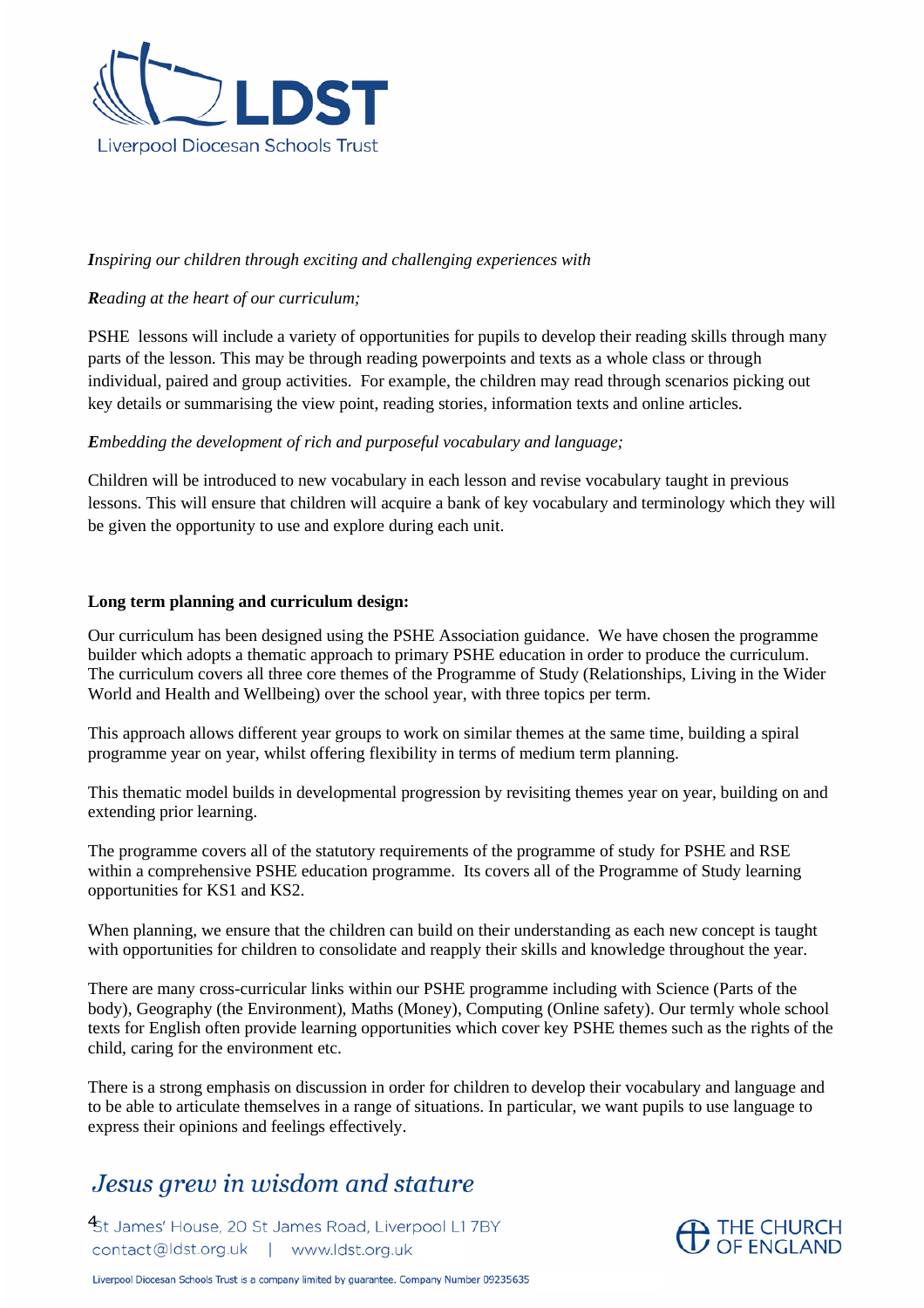

#### **How the curriculum is sequenced towards clearly identified endpoints:**

Our PSHE curriculum is developed to ensure that pupils acquire knowledge, vocabulary and skills in a developmental and progressive manner, building on prior learning following the content of the PSHE Programme of Study.

The individual Year group learning sequences highlight key vocabulary, knowledge and skills that will be taught through a list of broad objectives for each topic. These highlight what we expect all children to know at the end of each year.

Each year, children build on what they have been taught in the previous year in terms of knowledge and vocabulary. It ensures depth of learning and progression year on year.

#### **PSHE and RSE Implementation**

#### **Expectations for how learning should be sequenced within a topic or unit in the medium term:**

The PSHE curriculum is taught through termly themes with each core theme being taught through three topics:

Autumn Term: Relationships: Families and Friendships, Safe relationships, Respecting ourselves and others

Spring Term: Living in the Wider World: Belonging to a community, Digital literacy and media resilience, Money and work

Summer: Health and wellbeing: Physical health and mental wellbeing, Growing and changing and Keeping safe

PSHE is organised into weekly, 40-60 minute lessons. The curriculum ensures that before each lesson, the teacher sets ground rules so that the children feel safe and secure and there is teacher guidance in many of the PSHE Association plans which gives teachers support on how to deliver sensitive subject matter.

Each unit begins with a bench mark assessment activity and the last lesson provides the opportunity for teachers to assess the children against the benchmark activity so that they can inform their future planning.

# Jesus grew in wisdom and stature

St James' House, 20 St James Road, Liverpool L1 7BY contact@ldst.org.uk | www.ldst.org.uk

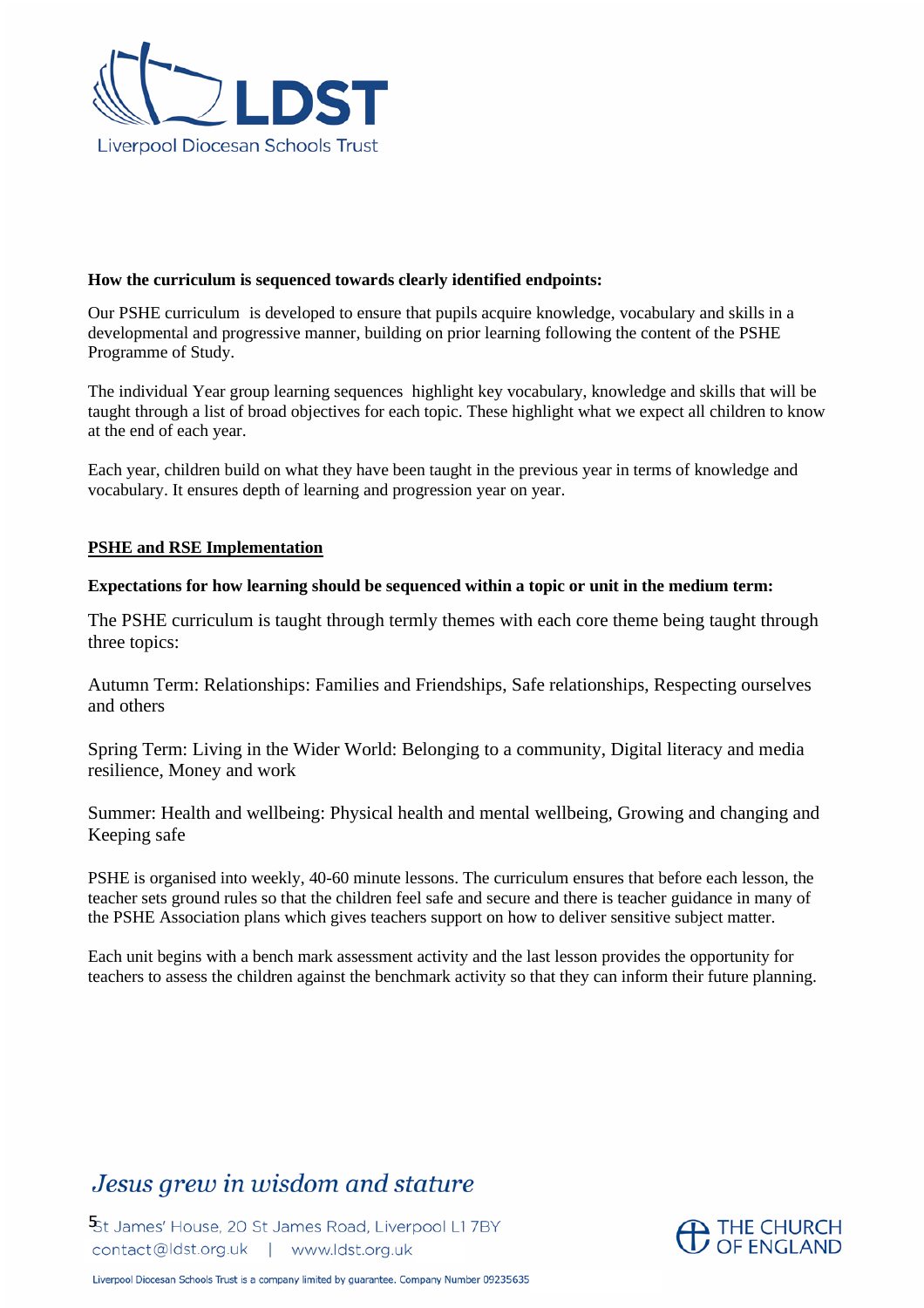

## **What a typical "Subject" lesson looks like, including how these expectations are clear across the school:**

Beginning of the lesson: Start with the establishment or re-visiting of ground rules for the group and ensure that the pupils have had the opportunity to contribute to them.

Pupils to have access to a question box for them to submit questions they may have during or at the end of the lesson and which they may not wish to ask in front of their peers.

The learning objectives should be clear and the intended learning outcomes made explicit to the pupils.

Key vocabulary introduced and prior learning and vocabulary revisited.

Hook- e.g video clip, scenario cards, story, book or question to engage the children and to provide a stimulus to generate a discussion.

Group or pair work activity.

Independent task: for example; written task, drawing, role play.

Plenary: Self assessment. Sum up the learning and complete self-assessment task.

The expectations for a typical PSHE lesson and guidance for how to evidence work in class floor books are set out in the subject overview for PSHE.

#### **How we ensure that pupils 'know more, remember more and can do more':**

Through our PSHE curriculum design, teachers introduce new vocabulary in each lesson and revisit learning and vocabulary from previous lessons at the start of each new lesson. The progressive design of the curriculum helps to develop and achieve this.

### **How the PSHE and RSE curriculum meets the needs of all pupils, particularly disadvantaged pupils and SEND pupils:**

The curriculum seeks to promote discussion as a key feature of the lessons which means that the lessons are highly accessible for SEN children who often find it difficult to write their ideas down. They are able to draw their ideas or express themselves through drama and role play. There are plenty of opportunities for group work which ensures that SEN children can be partnered up with a peer to support and encourage them.

# Jesus grew in wisdom and stature

<sup>6</sup>St James' House, 20 St James Road, Liverpool L1 7BY contact@ldst.org.uk | www.ldst.org.uk

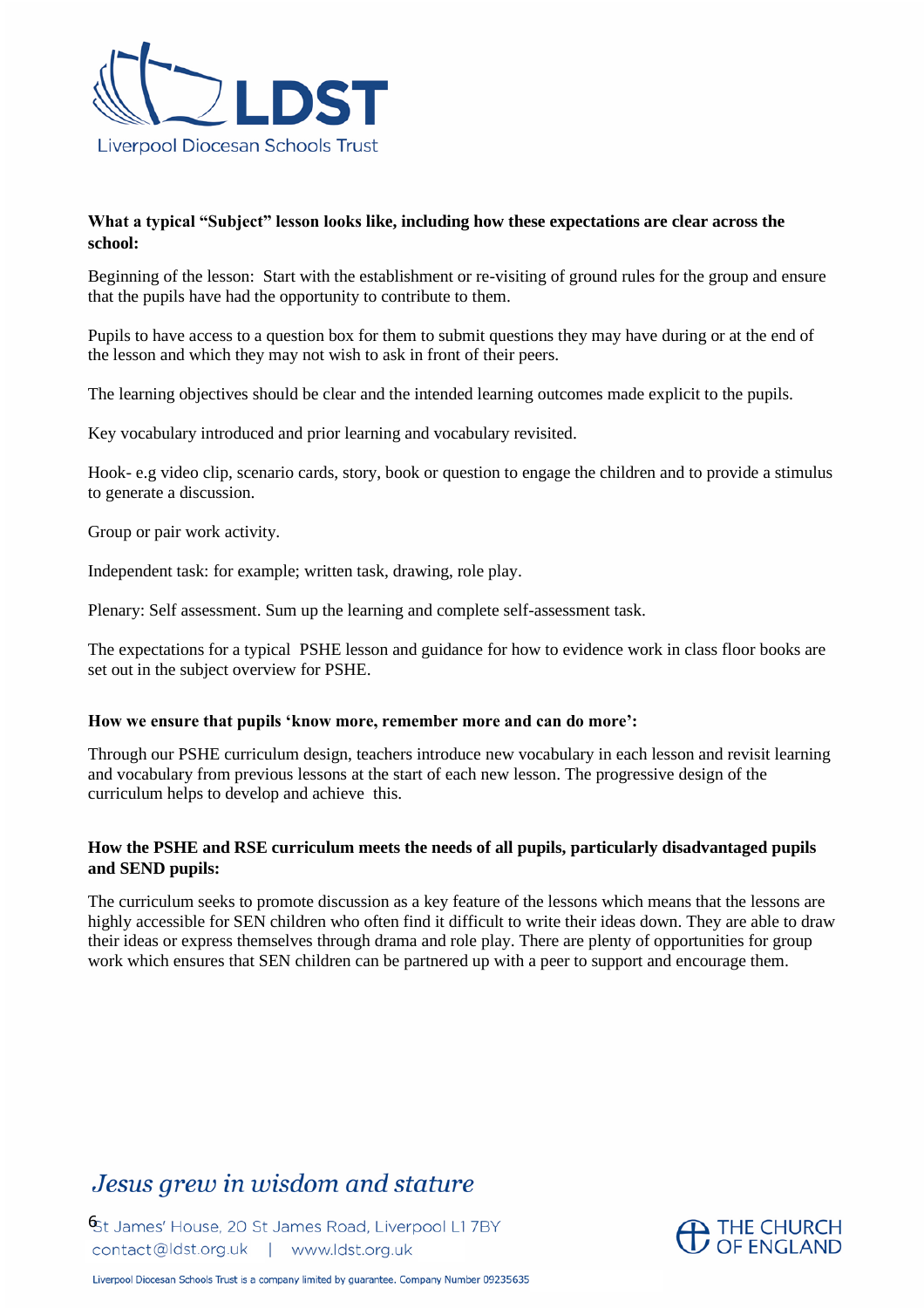

### **PSHE and RSE Impact**

## **Overview of PSHE and RSE assessment procedures. including the expectations of teachers using both formative and summative assessment:**

Ipsative assessment- the benchmark progress is measured against is pupil's own starting points, not the performance of others or a test syllabus.

1. Teachers to carry out a baseline assessment at the start of a lesson or a series of lessons to establish the knowledge, skills, understanding, strategies, beliefs and attitudes that the children had before any learning took place.

Examples include: questioning, discussion, role-play, hot seat, freeze frame-drama techniques, story boards, cartoon strips, responding to a scenario, picture or video clip, mind map or spider diagram, graffiti wall or working wall, quiz, questionnaire, points on a scale, draw and write e.g draw a healthy person, draw someone doing something risky, explain to an alien.

- 2. Assessment for learning: Teachers will carry out assessments during the course of each lesson using questioning, mini plenaries, feedback and feed forward methods.
- 3. Assessment of learning at the end of 'the piece of learning' to measure progress from the starting point and to use the evidence to inform future teaching.

Examples: Revisit questioning with higher order questions, invite pupils to think of key questions for future learning, presentations, role play a more challenging situation, revisit in a different colour, producing materials to teach younger children, produce a blog or podcast, keep a journal or diary.

To demonstrate progress, teachers will repeat or ideally revisit the baseline assessment activity. E.g mind maps, draw and write and explain to an alien lend themselves really well to this as pupils can revisit the activity and use a different colour which makes it clear to the teacher which learning has taken place and any gaps to plan future work. Teachers can use assessments from the previous year group to inform planning.

#### **Monitoring arrangements, including the impact:**

Monitoring is timetabled termly for subject leaders.

Monitoring has allowed me to interview pupils to gain an insight into topic coverage within year groups as well as gather information on pupils' opinions and feelings towards PSHE lessons. Teachers are clear now that PSHE is to be taught weekly following the Scheme of Work.

Monitoring has allowed me to scrutinise scrap books for PSHE and ensure that teachers now have clear guidance for evidencing work in class PSHE floor books for the academic year 2021-2022.

# Jesus grew in wisdom and stature

St James' House, 20 St James Road, Liverpool L17BY contact@ldst.org.uk | www.ldst.org.uk